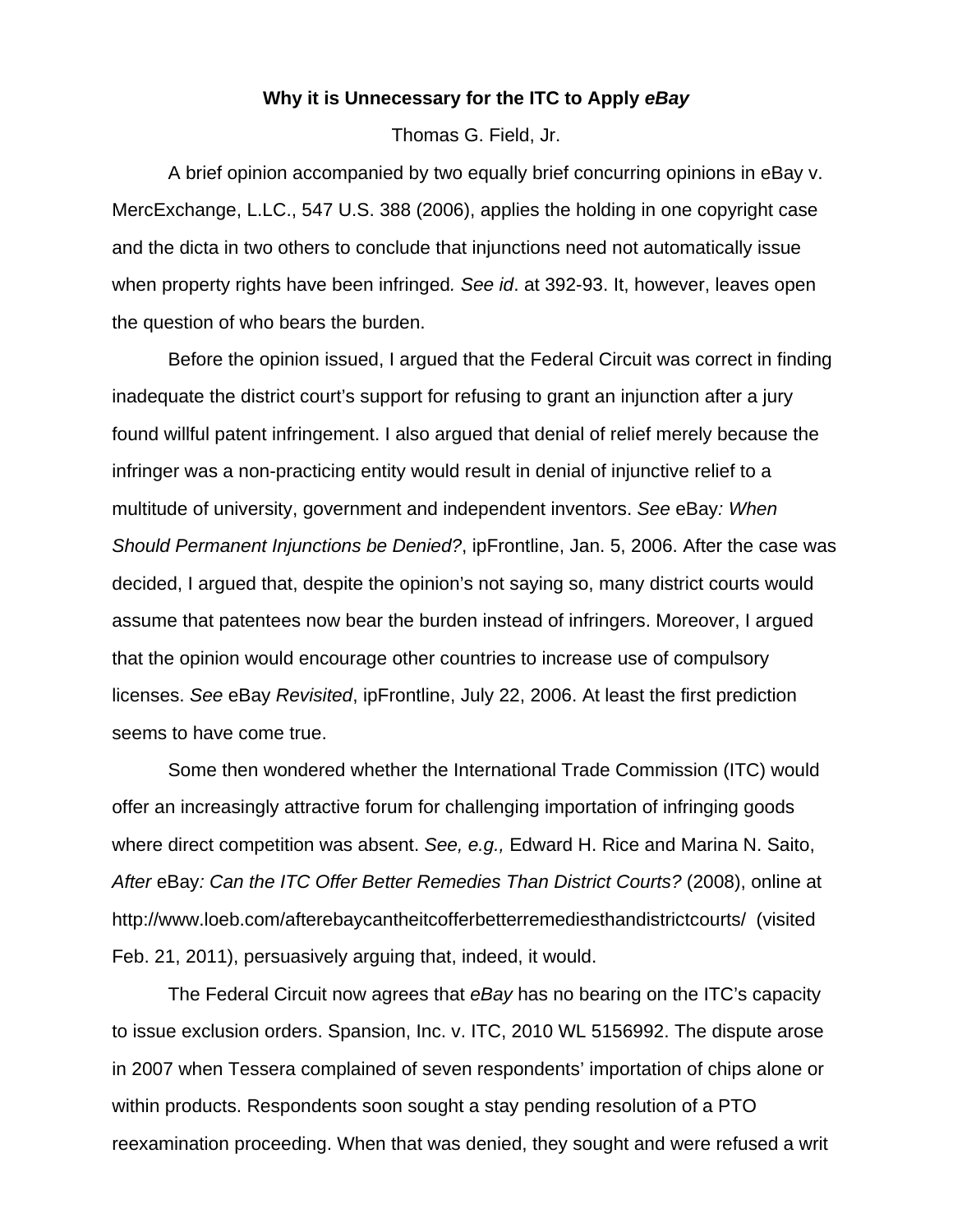of mandamus to order it. *Id.* at \*6.

 Despite the PTO's eventually rejecting essential claims, the ITC remained unimpressed, saying, "Such adverse office actions in the reexamination process are fairly routine…. [I]t would be premature to give undue weight to the reexamination proceedings until or unless Tessera has exhausted its appeals." *Id.* at \* 20. Notwithstanding the PTO's preliminary views, it found the patent both valid and infringed.

 After the ITC issued both limited exclusion and cease-and-desist orders, the court also refused a stay pending appeal. *Id*. at \*7. On appeal, "Spansion on its own," *id*., argued that the orders should not have issued because the ITC did not adequately consider, as *eBay* requires, that "(1) the PTO rejected some of the asserted claims… in the reexamination; and (2) Tessera could be made whole by damages because Tessera is simply a licensor and does not actually practice the invention." *Id*. at 20.

 Agreeing with the ITC, the Federal Circuit's opinion finds *eBay* inapposite to the ITC's choice of remedy. Support is found in both the text of 19 U.S.C. § 1337(d)(1) and the legislative history of 1930 and 1988 amendments. The earlier amendment seems particularly compelling; it "eliminated the monetary remedy for intellectual property import violations." *Id*. at \*21. Thus the only monetary relief available would require litigation in possibly multiple district courts. It is difficult to see how that could furnish an adequate alternative remedy.

 As for the public interest, Tessera had strengthened its hand by not seeking "exclusion of two-way radios imported for use by first responders." *Id*. at \*20 (quoting the ITC). Further, "[t]he scope of the public interest factors recited in Section 337 is… not necessarily informed by the same principles of equity relevant to the grant of permanent injunctive relief under 35 U.S.C. § 283." *Id*. at \*21. Continuing, the court notes "the long-standing principle that importation is treated differently than domestic activity." *Id*. \*22.

 The court also cites three cases in which the ITC denied relief "because inadequate supply within the United States… meant that an exclusion order would